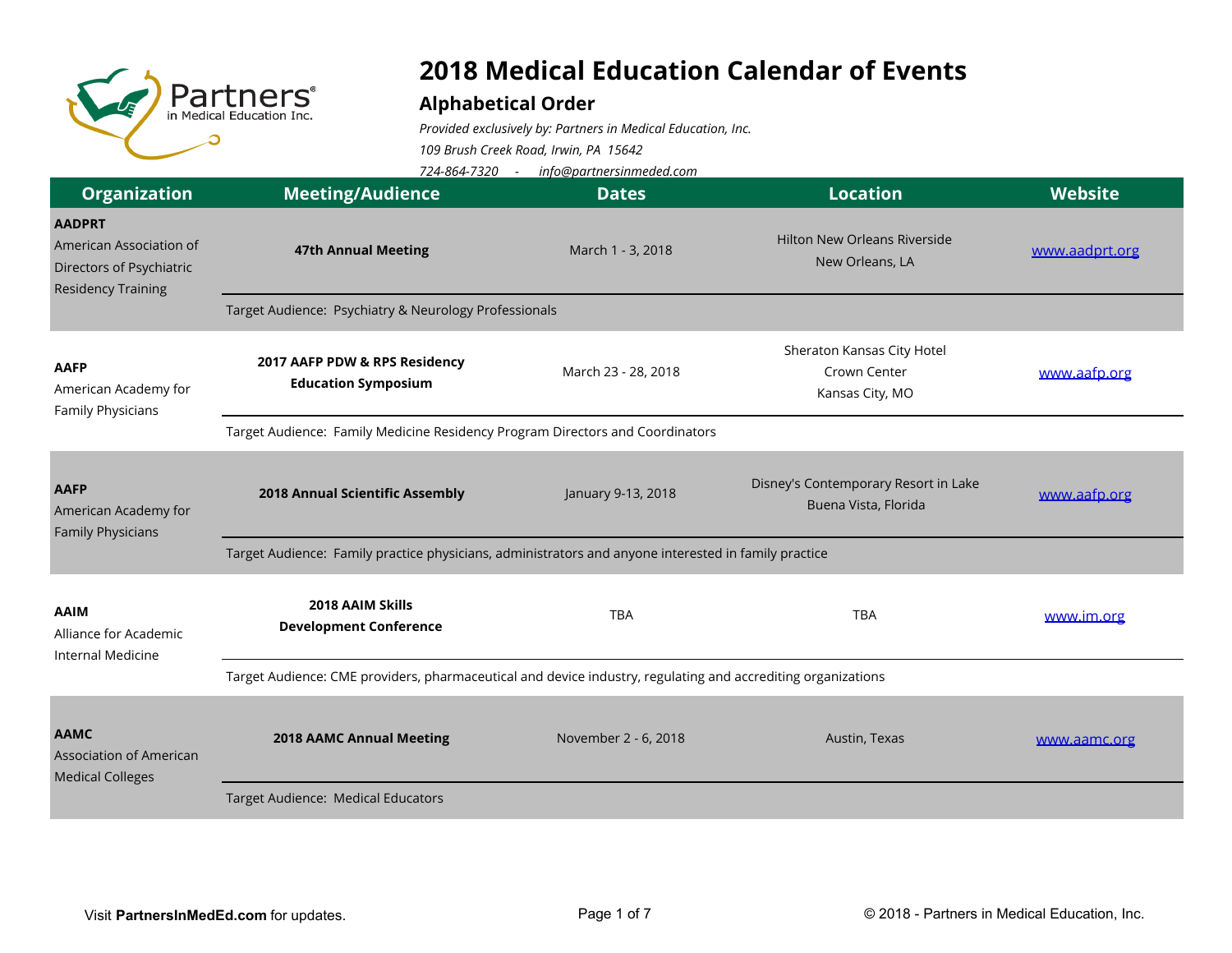| <b>Organization</b>                                                               | <b>Meeting/Audience</b>                                                                       | <b>Dates</b>         | <b>Location</b>                               | <b>Website</b>    |  |
|-----------------------------------------------------------------------------------|-----------------------------------------------------------------------------------------------|----------------------|-----------------------------------------------|-------------------|--|
| AAP<br>Association of<br><b>Academic Physiatrists</b>                             | 2018 Annual Meeting                                                                           | February 13-17, 2018 | Atlanta, Ga                                   | www.physiatry.org |  |
|                                                                                   | Target Audience: Physiatrists interested in education and research                            |                      |                                               |                   |  |
| <b>ACCME</b><br><b>Accreditation Council for</b><br><b>Continuing Medical</b>     | 2018 ACCME Meeting                                                                            | April 16 - 19, 2018  | Loews Chicago Hotel<br>Chicago, IL            | www.accme.org     |  |
| Education                                                                         | Target Audience: Anyone in the CME community wanting to learn more about ACCME accreditation  |                      |                                               |                   |  |
| <b>ACCME</b><br>Accreditation Council for<br><b>Continuing Medical</b>            | 2018 ACCME Workshop - Fall                                                                    | August 1 - 3, 2018   | The Westin Chicago River North<br>Chicago, IL | www.accme.org     |  |
| Education                                                                         | Target Audience: Anyone in the CME community wanting to learn more about ACCME accreditation  |                      |                                               |                   |  |
| <b>ACEHP</b><br>Alliance for Continuing<br>Education in the Health                | <b>ACEHP 43nd Annual Conference</b>                                                           | January 20-23, 2018  | Grande Lakes in Orlando, Florida              | www.acehp.org     |  |
| Professions                                                                       | Target Audience: Meeting planners, program coordinators, administrators and assistants in CME |                      |                                               |                   |  |
| <b>ACEP</b><br>American College of<br><b>Emergency Physicians</b>                 | 2018 Scientific Assembly                                                                      | October 1 - 4, 2018  | San Diego, CA                                 | www.acep.org      |  |
|                                                                                   | Target Audience: Emergency Medicine Professionals                                             |                      |                                               |                   |  |
| <b>ACGME</b><br>Accreditation Council for<br><b>Graduate Medical</b><br>Education | 2018 ACGME Annual<br><b>Educational Conference</b>                                            | March 1 - 4, 2018    | Rosen Shingle Creek Resort<br>Orlando, FL     | www.acgme.org     |  |
|                                                                                   | Target Audience: Program Directors, DIOs, GME Directors, Administrative and Coordinator Staff |                      |                                               |                   |  |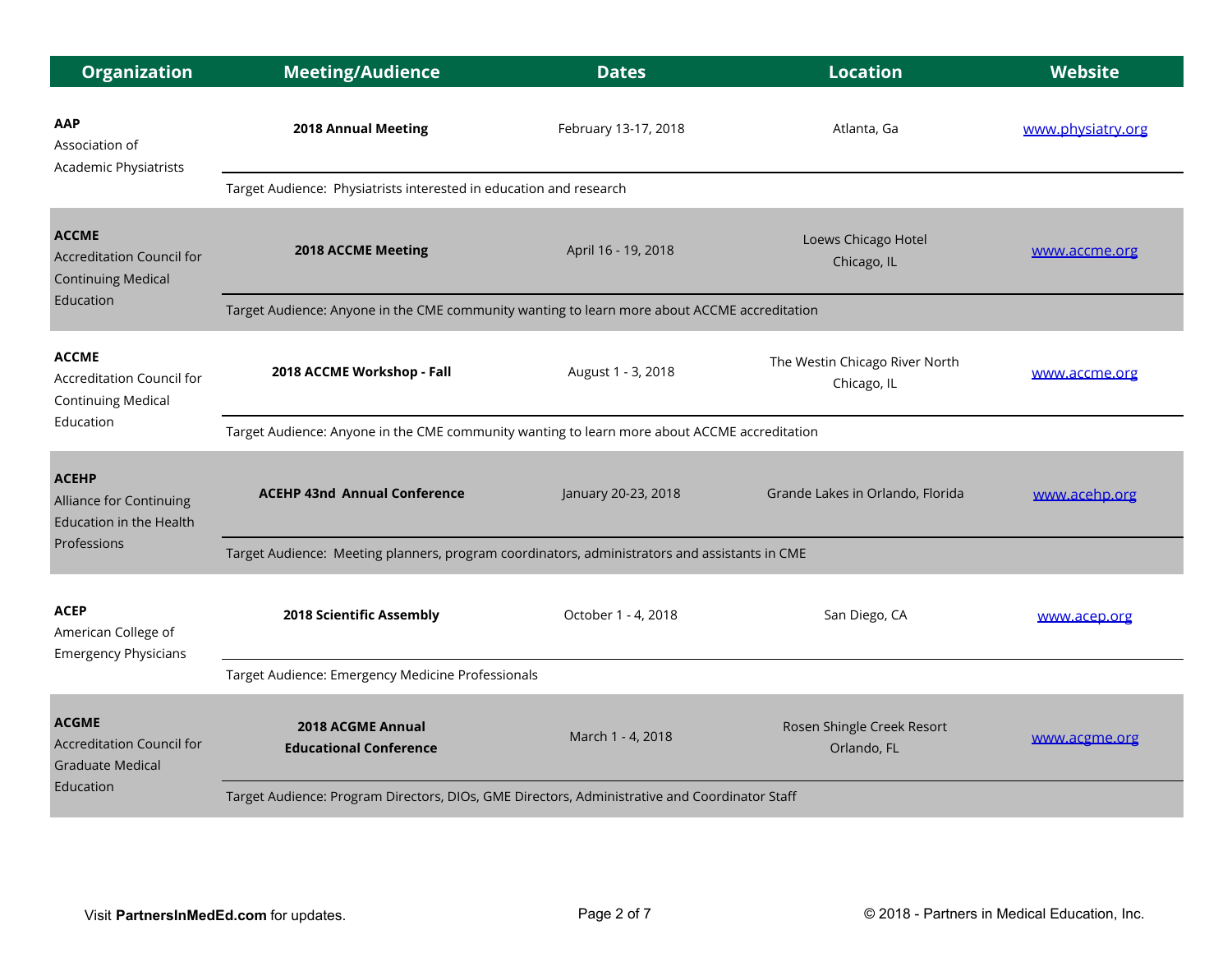| <b>Organization</b>                                                        | <b>Meeting/Audience</b>                                                                                                                            | <b>Dates</b>        | <b>Location</b>                                          | Website             |  |  |
|----------------------------------------------------------------------------|----------------------------------------------------------------------------------------------------------------------------------------------------|---------------------|----------------------------------------------------------|---------------------|--|--|
| <b>ACOFP</b><br>American College of<br>Osteopathic Family                  | <b>ACOFP 55th Annual Convention &amp;</b><br><b>Scientific Seminars</b>                                                                            | March 22 - 25, 2018 | Austin, Texas                                            | www.osteopathic.org |  |  |
| Physicans                                                                  | Target Audience: Osteopathic family medicine physicians                                                                                            |                     |                                                          |                     |  |  |
| <b>AHA</b><br>American Hospital<br>Association                             | 26th Annual Health Forum/<br><b>AHA Leadership Summit</b>                                                                                          | July 26 - 28, 2018  | Manchester Grand Hyatt San Diego, CA                     | www.aha.org         |  |  |
|                                                                            | Target Audience: CEOs, Administrators and System Executives, Board Members, Nursing Executives, Practitioners, Public Health and Community Leaders |                     |                                                          |                     |  |  |
| <b>AHME</b><br>Association for Hospital<br><b>Medical Education</b>        | <b>2018 Educational Institute</b>                                                                                                                  | May 16 - 18, 2017   | Pointe Hilton Tapatio Cliffs Resort,<br>Phoenix, Arizona | www.ahme.org        |  |  |
|                                                                            | Target Audience: DIOs, CAOs, Directors, Coordinators, and Administrators of Undergraduate, Graduate, and Continuing Medical Education              |                     |                                                          |                     |  |  |
| <b>AIAMC</b><br>Alliance of Independent<br><b>Academic Medical Centers</b> | <b>2018 Annual Meeting</b>                                                                                                                         | April 5 - 7, 2018   | Omni La Costa Resort and Spa<br>Carlsbad (San Diego), CA | www.aiamc.org       |  |  |
|                                                                            | Target Audience: VPMAs, DMEs, ADMEs, CMOs                                                                                                          |                     |                                                          |                     |  |  |
| <b>AIM</b><br>Administrators of<br>Internal Medicine                       | <b>The New Academic</b><br><b>Internal Medicine Week 2018</b>                                                                                      | March 18 - 21, 2018 | Henry B. Gonzales Convention Center<br>San Antonio, TX   | www.im.org          |  |  |
|                                                                            | Target Audience: Administrative Staff in Internal Medicine                                                                                         |                     |                                                          |                     |  |  |
| <b>AMA</b><br>American Medical<br>Association                              | <b>AMA Annual Meeting</b>                                                                                                                          | June 9 - 13, 2018   | Chicago, Illinois                                        | www.ama-assn.org    |  |  |
|                                                                            | Target Audience: CME providers, pharmaceutical and device industry, regulating and accrediting organizations                                       |                     |                                                          |                     |  |  |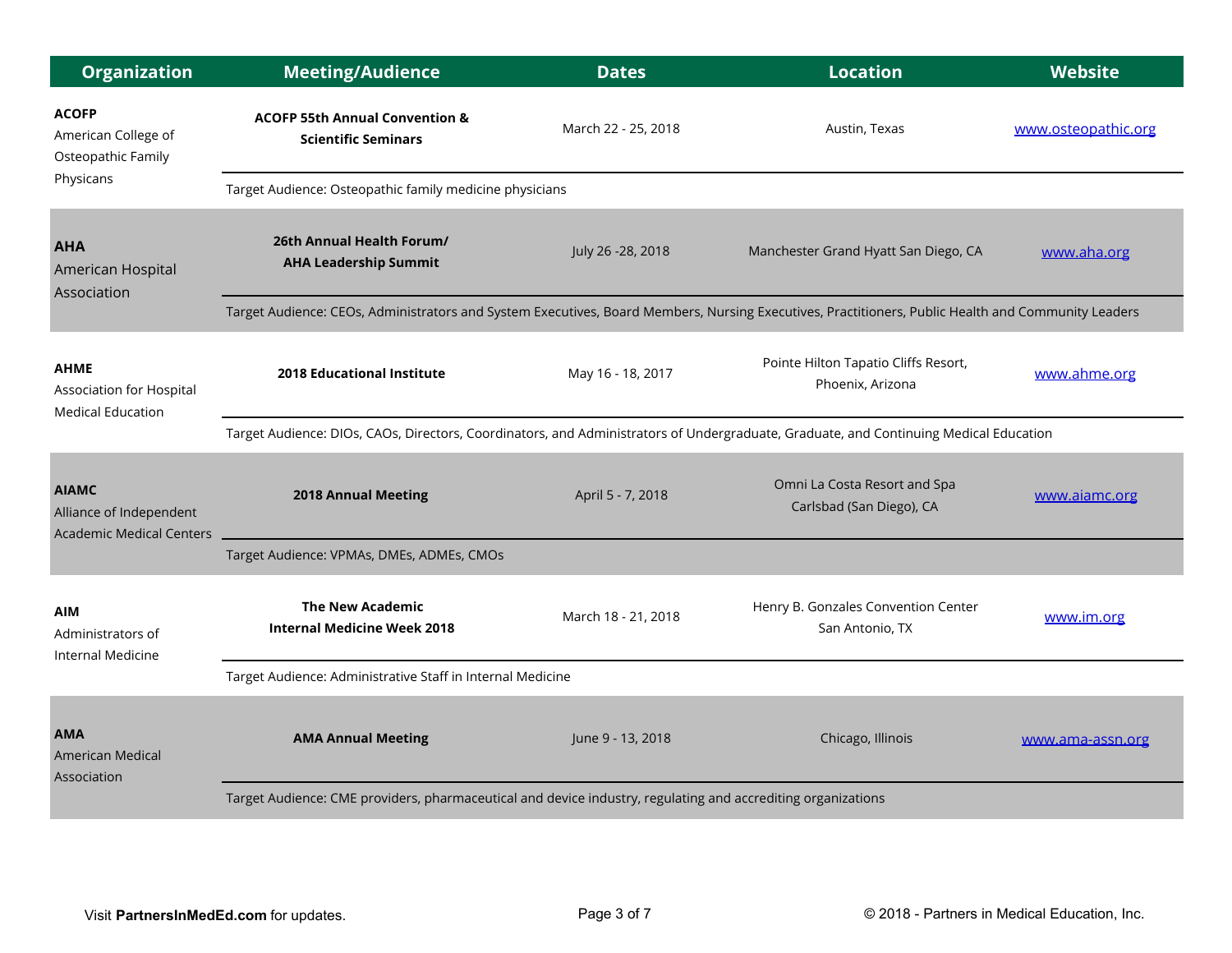| <b>Organization</b>                                                                     | <b>Meeting/Audience</b>                                                                                      | <b>Dates</b>           | <b>Location</b>                                                | <b>Website</b>      |  |
|-----------------------------------------------------------------------------------------|--------------------------------------------------------------------------------------------------------------|------------------------|----------------------------------------------------------------|---------------------|--|
| <b>AMA</b><br>American Medical<br>Association                                           | <b>AMA Interim Meeting</b>                                                                                   | November 11 - 14, 2018 | Hawaii Convention Center<br>Honolulu, HI                       | www.ama-assn.org    |  |
|                                                                                         | Target Audience: CME providers, pharmaceutical and device industry, regulating and accrediting organizations |                        |                                                                |                     |  |
| <b>AOA</b><br><b>American Osteopathic</b><br><b>Association</b>                         | <b>AHP/OMEL: LEAD Conference</b>                                                                             | January 25 - 26, 2018  | Austin, Texas                                                  | www.osteopathic.org |  |
|                                                                                         | Target Audience: Osteopathic physicians                                                                      |                        |                                                                |                     |  |
| <b>AOA</b><br>American Osteopathic<br>Association                                       | <b>OMED 2018</b>                                                                                             | October 06 - 10, 2018  | San Diego, CA                                                  | www.osteopathic.org |  |
|                                                                                         | Target Audience: Osteopathic physicians                                                                      |                        |                                                                |                     |  |
| <b>AACOM &amp; AODME</b><br>Association for Osteopathic<br><b>Directors and Medical</b> | <b>2018 Annual Meeting</b>                                                                                   | April 18 - 21, 2018    | Renaissance Washington, DC<br>Downtown Hotel<br>Washington, DC | www.aacom.org       |  |
| Educators                                                                               | Target Audience: Osteopathic Medical Educators                                                               |                        |                                                                |                     |  |
| <b>APDIM</b><br><b>Association for Program</b><br>Directors in Internal<br>Medicine     | <b>The New Academic</b><br><b>Internal Medicine Week</b>                                                     | March 18 - 21, 2018    | <b>Baltimore Convention Center</b><br>Baltimore, MD            | www.im.org          |  |
|                                                                                         | Target Audience: Program Directors, Internal Medicine                                                        |                        |                                                                |                     |  |
| <b>APDS</b><br>Association of<br>Program Directors in<br>Surgery                        | 2018 Surgical Education Week                                                                                 | May 1-5, 2018          | J W Marriott, Austin, TX                                       | www.apds.org        |  |
|                                                                                         | Target Audience: Surgeons                                                                                    |                        |                                                                |                     |  |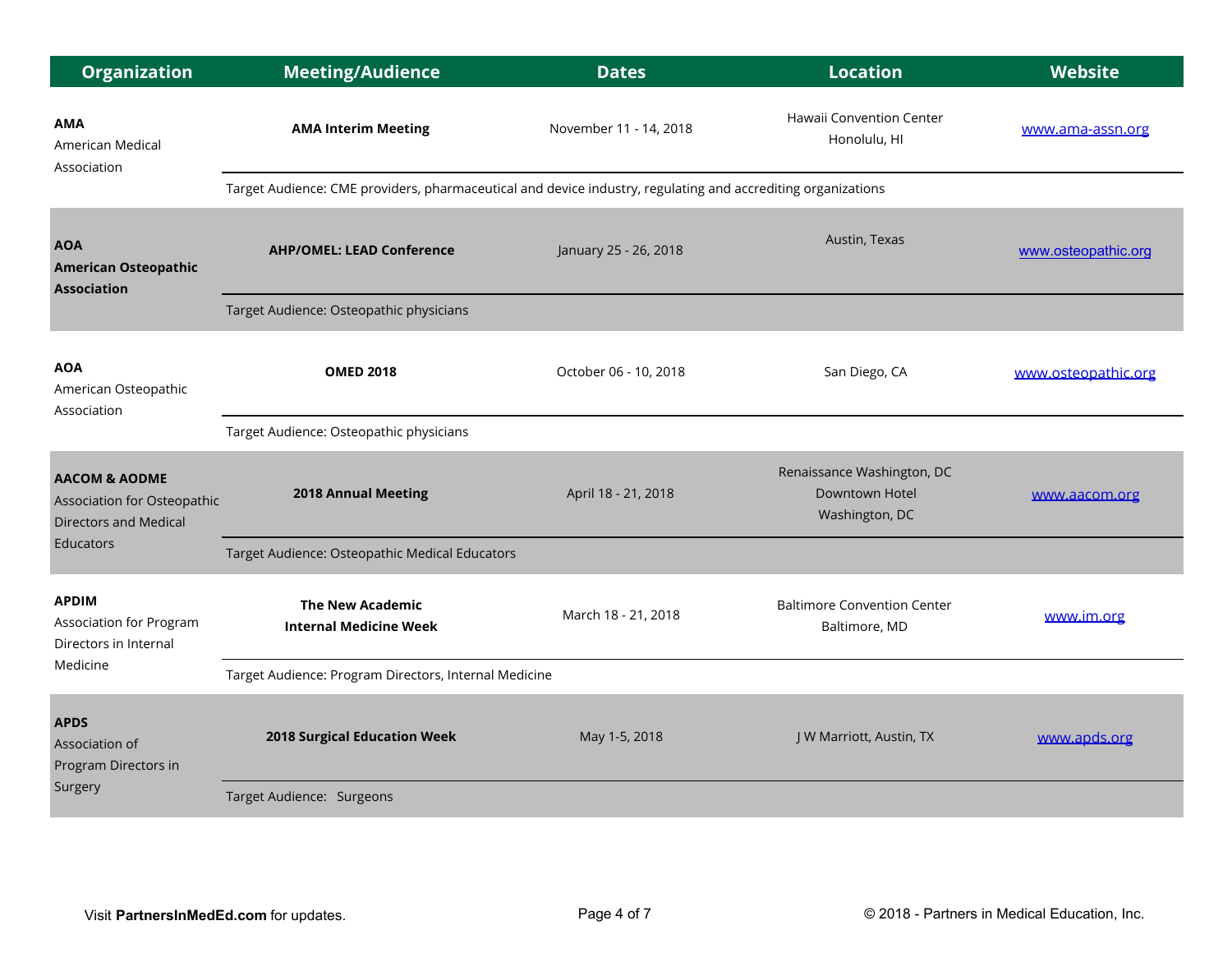| <b>Organization</b>                                                  | <b>Meeting/Audience</b>                                                                                                               | <b>Dates</b>                | <b>Location</b>                                                    | Website             |  |
|----------------------------------------------------------------------|---------------------------------------------------------------------------------------------------------------------------------------|-----------------------------|--------------------------------------------------------------------|---------------------|--|
| <b>APGO</b><br><b>Association of Professors</b><br>of Gynecology and | 2018 CREOG and APGO<br><b>Annual Meeting</b>                                                                                          | February 28 - March 3, 2018 | Gaylord National Resort & Convention<br>Center National Harbor, MD | www.apgo.org        |  |
| <b>Obstetrics</b>                                                    | Target Audience: Residency Program Directors and Coordinators for OB/GYN                                                              |                             |                                                                    |                     |  |
| <b>APM</b><br><b>Association of Professors</b><br>of Medicine        | <b>The New Academic</b><br><b>Internal Medicine Week</b>                                                                              | March 18 - 21, 2018         | <b>Baltimore Convention Center</b><br>Baltimore, MD                | www.im.org          |  |
|                                                                      | Target Audience: Internal Medicine Chairs and Appointed Leaders                                                                       |                             |                                                                    |                     |  |
| <b>APPD</b><br><b>Association of Pediatric</b><br>Program Directors  | 2018 APPD Spring Meeting                                                                                                              | March 20-23, 2018           | Atlanta Marriott Marquis<br>Atlanta, Georgia                       | www.appd.org        |  |
|                                                                      | Target Audience: Residency & Fellowship PDs, AssociatePDs, PCs, and Chief Residents; Clerkship Directors, Med-Peds Directors & Admins |                             |                                                                    |                     |  |
| <b>ARCOS</b><br><b>Association of Residency</b><br>Coordinators in   | <b>2018 ARCOS Conference</b>                                                                                                          | March 6 - 9, 2018           | New Orleans, Louisiana                                             | www.arcosonline.org |  |
| <b>Orthopaedic Surgery</b>                                           | Target Audience: Residency Coordinators for Orthopaedic Surgery Programs                                                              |                             |                                                                    |                     |  |
| <b>ASA</b><br>American Society of<br>Anesthesiologists               | <b>2018 Annual Meeting</b>                                                                                                            | October 13 - 17, 2018       | San Francisco, CA                                                  | www.asahg.org       |  |
|                                                                      | Target Audience: Anesthesiology Professionals                                                                                         |                             |                                                                    |                     |  |
| <b>ASIP</b><br>American Society for<br>Investigative Pathology       | <b>2018 Annual Meeting</b>                                                                                                            | April 21 - 25, 2018         | San Diego, CA                                                      | www.asip.org        |  |
|                                                                      | Target Audience: Directors of Pathology Graduate Training Programs                                                                    |                             |                                                                    |                     |  |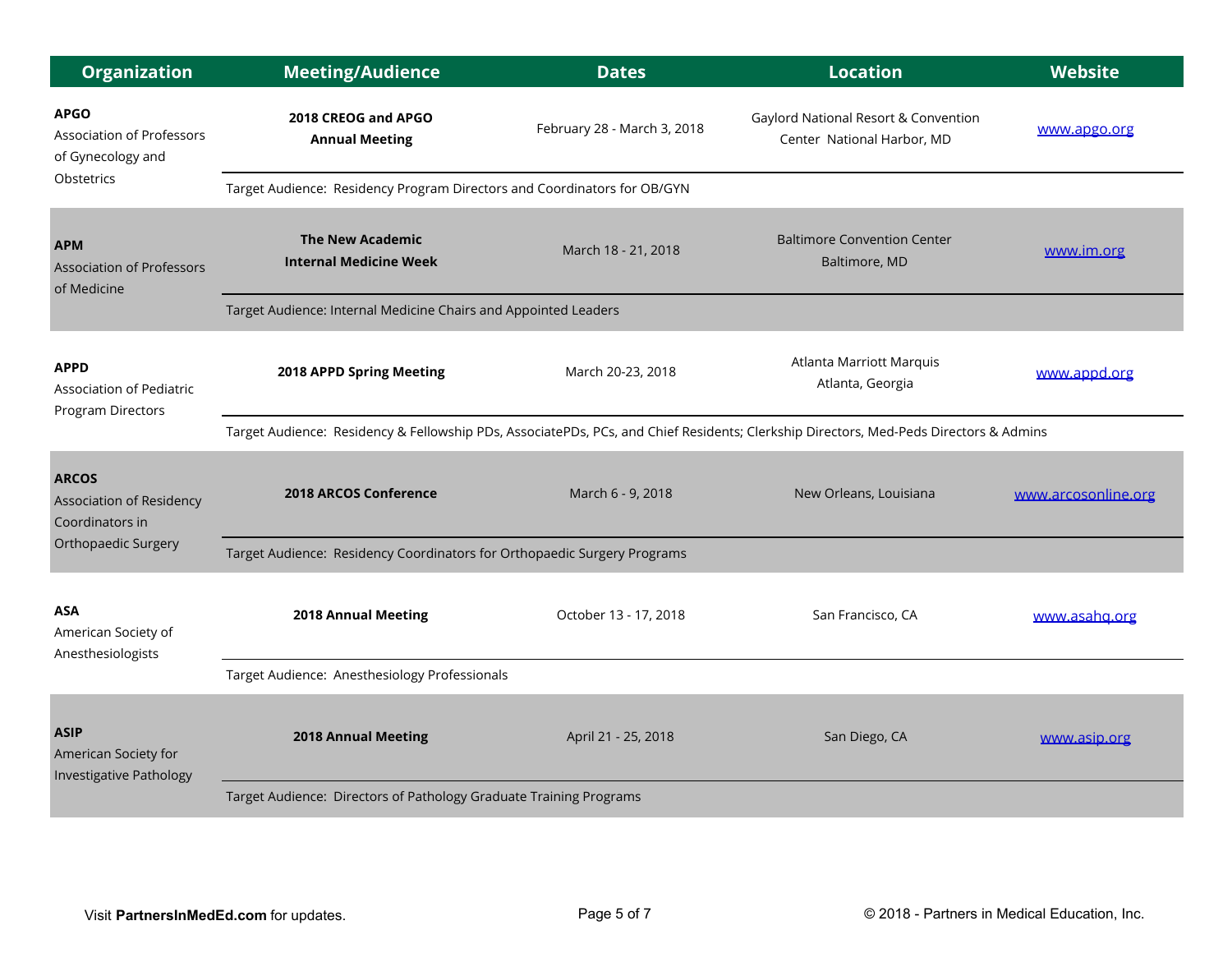| <b>Organization</b>                                                            | <b>Meeting/Audience</b>                                                                                                   | <b>Dates</b>         | <b>Location</b>                                                                            | <b>Website</b> |  |
|--------------------------------------------------------------------------------|---------------------------------------------------------------------------------------------------------------------------|----------------------|--------------------------------------------------------------------------------------------|----------------|--|
| <b>AUPO</b><br>Association of University<br>Professors of                      | 2018 Annual Meeting                                                                                                       | June 18 - 21, 2018   | GayLord National Resort & Convention<br>Center<br>201 Waterfront St<br>National Harbor, MD | www.aupo.org   |  |
| Ophthalmology                                                                  | Target Audience: Professors & Physicians of Ophthalmology                                                                 |                      |                                                                                            |                |  |
| <b>AUR</b><br><b>Association of University</b><br>Radiologists                 | <b>AUR 66th Annual Meeting</b>                                                                                            | May 7 - 10, 2018     | Omni Orlando Resort at<br>ChampionsGate<br>Orlando, Florida                                | www.aur.org    |  |
|                                                                                | Target Audience: Program Directors, Radiology                                                                             |                      |                                                                                            |                |  |
| <b>CDIM</b><br>Clerkship Directors in<br>Internal Medicine                     | <b>The New Academic</b><br><b>Internal Medicine Week</b>                                                                  | March 18 - 21, 2018  | <b>Baltimore Convention Center</b><br>Baltimore, MD                                        | www.im.org     |  |
|                                                                                | Target Audience: Clerkship Directors in Internal Medicine                                                                 |                      |                                                                                            |                |  |
| <b>MSAMA</b><br>Massachusetts Society of<br><b>Academic Medical</b>            | <b>2018 Annual MSAMA Conference</b>                                                                                       | April 6, 2018        | Wyndham Boston Beacon Hill<br>Boston, MA                                                   | www.msama.org  |  |
| Administrators                                                                 | Target Audience: Directors, Coordinators, and Administrators of Undergraduate, Graduate, and Continuing Medical Education |                      |                                                                                            |                |  |
| <b>SAAA</b><br>Society of Academic<br>Anesthesiology<br>Associations           | 2018 Annual Meeting                                                                                                       | November 2 - 3, 2018 | Swissôtel Chicago<br>Chicago, IL                                                           | www.saaahg.org |  |
|                                                                                | Target Audience: Anesthesiology Professionals                                                                             |                      |                                                                                            |                |  |
| <b>SACME</b><br>Society for Academic<br><b>Continuing Medical</b><br>Education | <b>2018 Annual Meeting</b>                                                                                                | April 25 - 28, 2018  | <b>Marriott Riverwalk</b><br>San Antonio Texas                                             | www.sacme.org  |  |
|                                                                                | Target Audience: CME Educators                                                                                            |                      |                                                                                            |                |  |